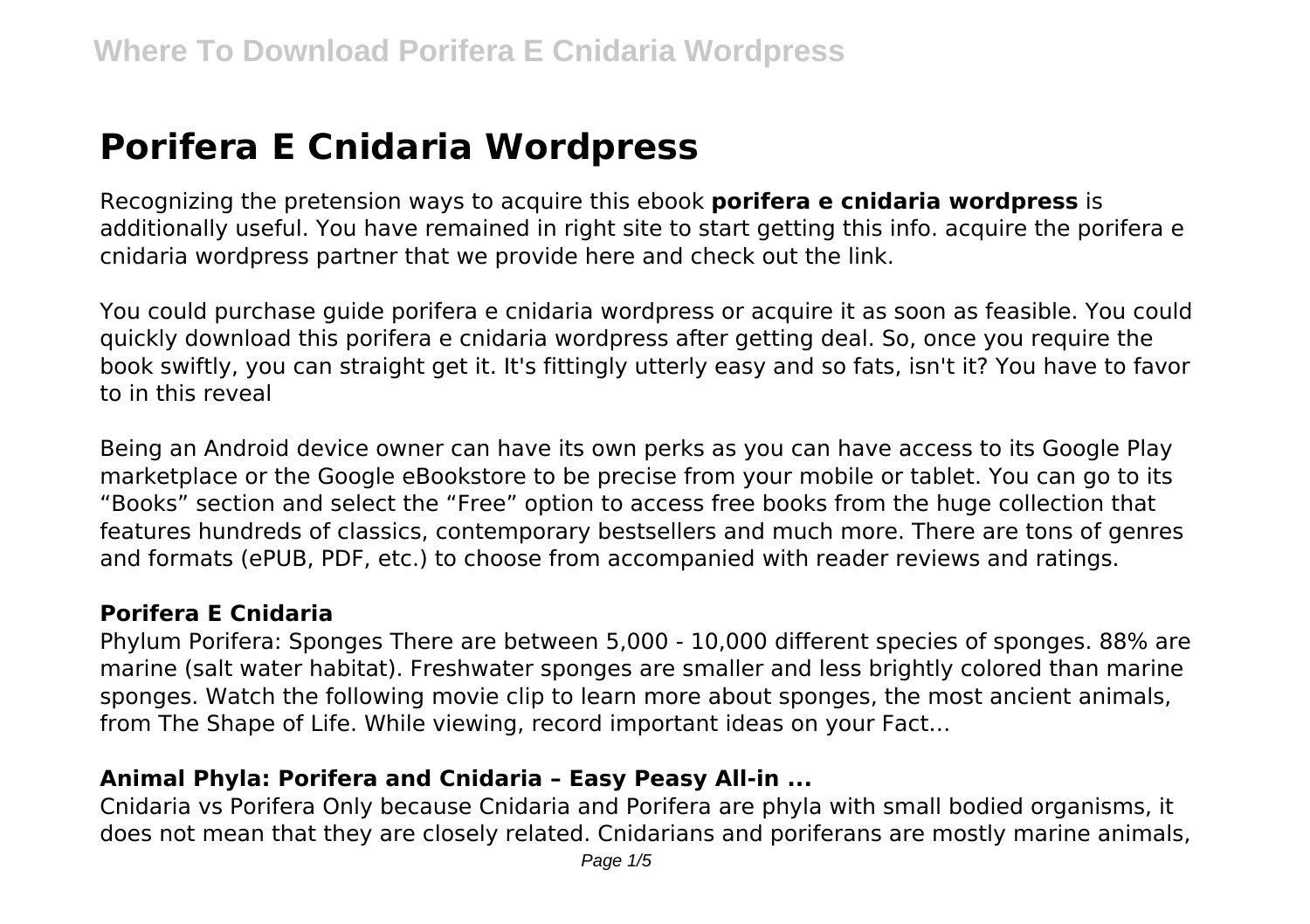but some are found in freshwater, as well. There are many differences exhibited between cnidarians and poriferans discussed in this article.

#### **Difference Between Cnidaria and Porifera | Compare the ...**

Porifera (sponges) and Cnidaria (sea anemones, corals, and medusae) include numerous species, while few species of Ctenophores (jelly combs) have been described. The greater number of the species belonging to these groups is marine based, but a few families of Porifera and Cnidaria are found in fresh water.

#### **Porifera, Cnidaria, and Ctenophora**

Poríferos. As esponjas do mar são os maiores representantes do Filo Porifera.Nele encontramos animais aquáticos (quase todos de origem marinha); que são sésseis, ou seja, eles são fixos no substrato pois não conseguem se locomover depois de adultos; eles não possuem tecidos definidos; são desprovidos de sistema nervoso e de tubo digestivo, a digestão nesses animais é intracelular ...

#### **Poríferos e Cnidários - Resumo, Biologia - Escola Educação**

Kingdom Animalia is classified into nine phyla is depending on the degree of the body complexity, which are Phylum Porifera, Phylum Cnidaria, Phylum Platyhelminthes, Phylum Nematoda, Phylum Annelids, Phylum Arthropoda, Phylum Mollusca, Phylum Echinodermata and Phylum Chordata.

#### **General characteristics of kingdom Animalia (Phylum ...**

The phyla Porifera and Cnidaria all have what method of respiration in order to obtain oxygen? answer choices . diffusion through a membrane/body wall. gas exchange through a lung type organelle. gas exchange through a specialized organ. diffusion through the blood of a host. Tags:

# **Porifera and Cnidaria Quiz | Earth Sciences Quiz - Quizizz**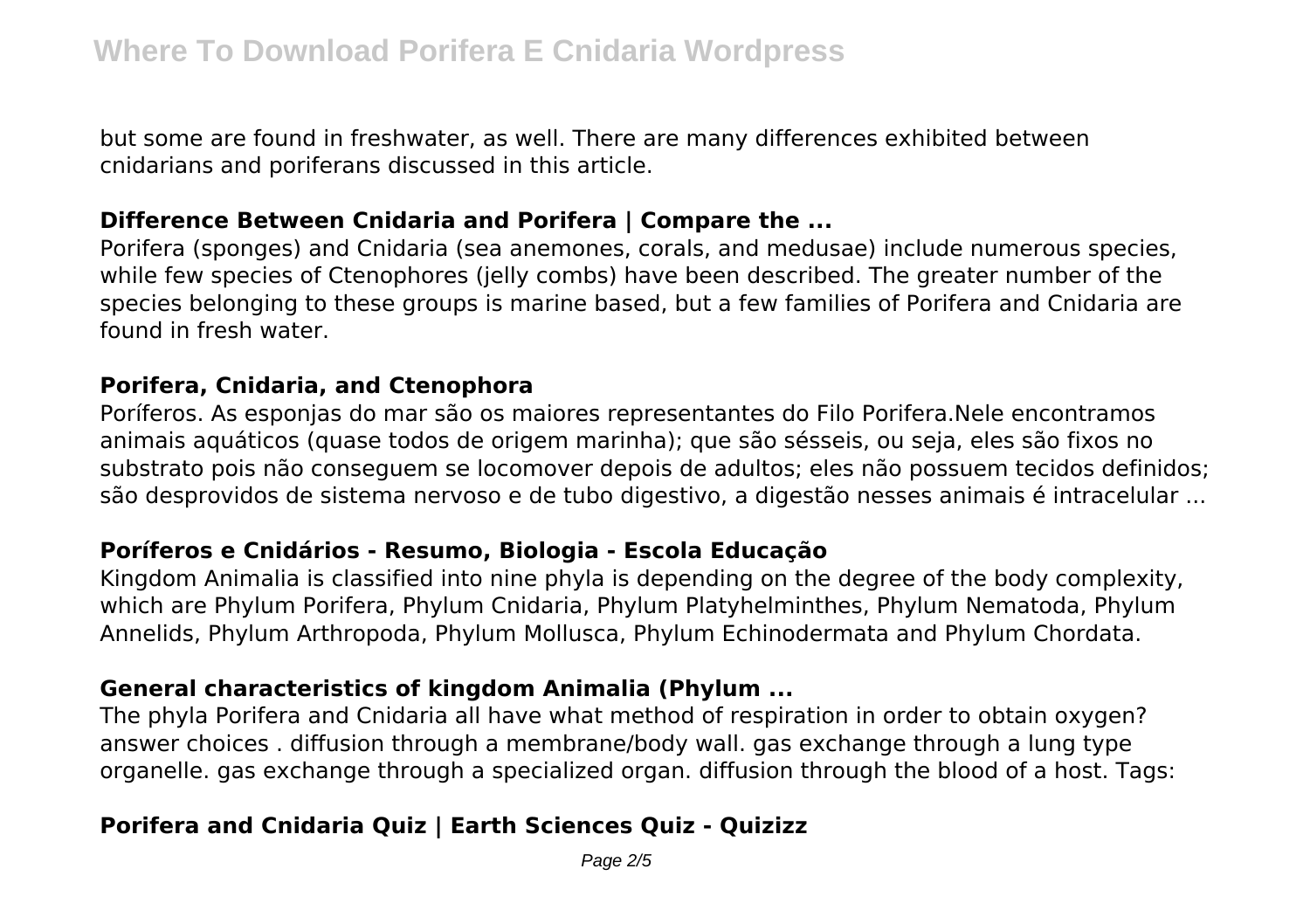Both can live in either fresh or sea water. Porifera are aquatic organisms known as sponges, while cnidarians are for example jellyfishes, corrals, etc. Poriferans are the most simple multicellular animal organisms. They are always sessile while cnidarians may be sessile (the corrals) or free living (jellyfishes).

#### **Compare and Contrast The Phyla Porifera and Cnidaria by ...**

Start studying Porifera and Cnidaria. Learn vocabulary, terms, and more with flashcards, games, and other study tools.

#### **Porifera and Cnidaria Flashcards | Quizlet**

porifera, cnidaria, ctenophora, acoelomorpha, platyhelminthes. No cavity, solid mesoderm. gastrulation. cell in the embryo move inward to create an opening called blastopore. blastopore. will develop into either the mouth or anus. Protostome. first mouth. Blastopore develops into mouth.

## **Animal Development, Porifera, Cnidarians Flashcards | Quizlet**

Pacific sea nettles, Chrysaora fuscescens Cnidaria (/ naɪˈdɛəriə /) is a phylum under kingdom Animalia containing over 11,000 species of aquatic animals found both in freshwater and marine environments: they are predominantly marine. Their distinguishing feature is cnidocytes, specialized cells that they use mainly for capturing prey.

## **Cnidaria - Wikipedia**

1 Animal Diversity I: Porifera, Cnidaria, Ctenophora, Platyhelminthes, Rotifera, Annelida Objectives: • Be able to distinguish radial symmetry from bilateral symmetry. • Be able to identify which of the phyla represented here exhibit radial or bilateral symmetry, the presence or absence of different tissues, and diploblastic versus triploblastic organization.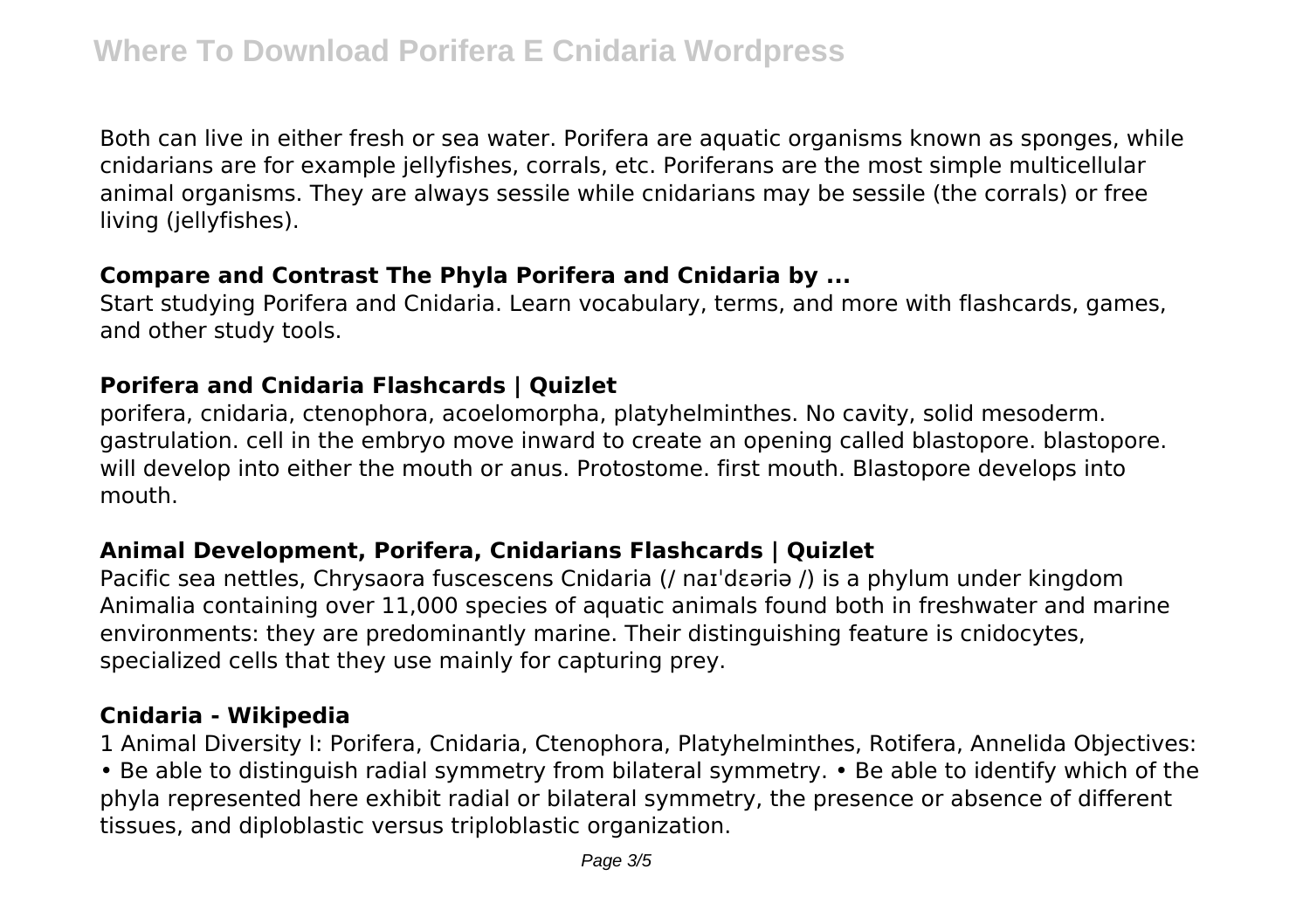## **Animal Diversity I: Porifera, Cnidaria, Ctenophora ...**

As first defined, coelenterates included not only the animals now designated cnidarians but also sponges (phylum Porifera) and comb jellies (phylum Ctenophora). In contemporary usage, "coelenterate" generally refers only to cnidarians, but the latter term is used in order to avoid ambiguity .

# **cnidarian | Description, Classification, & Facts | Britannica**

They can come in brown, yellow and orange colors and seen mostly around the Caribbean and Venezuela. They have many bumps and groves and in deeper parts of the ocean the longer the tubes are. Barrel Sponge: These species of sponge can grow at least to 6 feet wide.

# **Phylum Porifera and Cnidaria Lab – Discovering Biology**

Bob Esponja, águas-vivas, Nemo, anêmonas e planárias! Nesta videoaula, o prof. Guerra fala dos filos Porifera, Cnidaria e Platyhelminthes: estrutura, principais características e importância ...

## **Poríferos, Cnidários e Platelmintos - Biologia - ENEM**

Phylum Cnidaria includes animals that exhibit radial or biradial symmetry and are diploblastic, meaning that they develop from two embryonic layers, ectoderm and endoderm. Nearly all (about 99 percent) cnidarians are marine species. Whereas the defining cell type for the sponges is the choanocyte, the defining cell type for the cnidarians is the cnidocyte, or stinging cell.

## **28.2 Phylum Cnidaria - Biology 2e | OpenStax**

A slideshow of epic proportions of sponges and jellyfish reproducing. By Daniel Nguyen and Joseph Palmisano featuring Ziad Elkawlak.